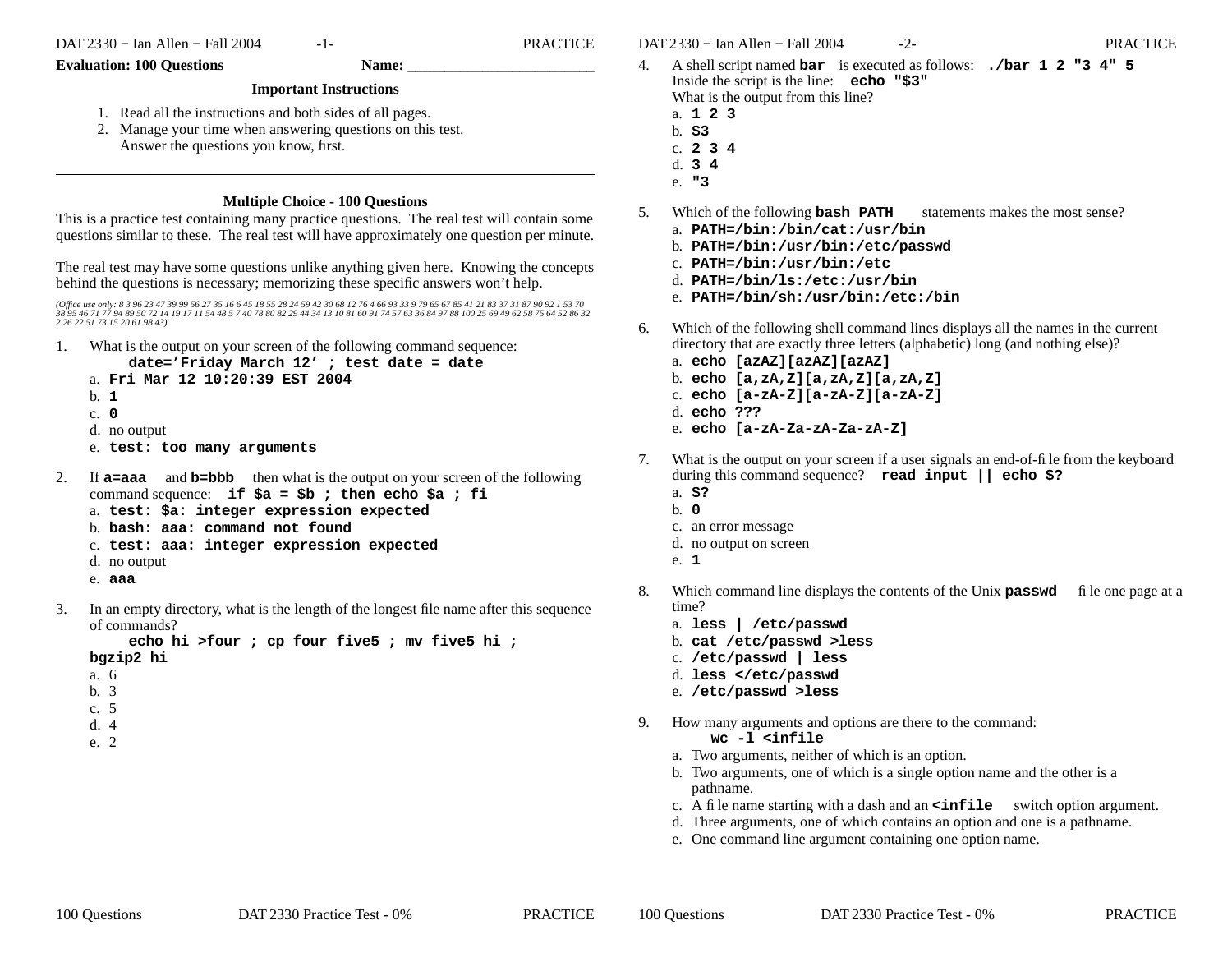DAT 2330 − Ian Allen − Fall 2004 -3- PRACTICE

- 10. In an empty directory, what is the shell output of these three commands: **touch .1 .2 .3 11 12 ; a='.1\* .2\*' ; echo '\$a'**
	- a. **.1 .2**b. **11 .1 12 .2**
	- c. **.1\* .2\***
	- d. **'.1\* .2\*'**
	- e. **\$a**
- 11. In an empty directory, what is the length of the longest file name created by the following sequence: **var='a ab abc abcd abcde' ; touch '\$var'**
	- a. 3 characters
	- b. 15 characters
	- c. 5 characters
	- d. 4 characters
	- e. 19 characters
- 12. What is the output on your screen of the following command sequence:
	- **echo wc >wc ; wc wc >wc ; head wc**
	- a. **113w c** b. **000w c**
	- c. no output
	- d. **112w c**
	- e. **wc**
- 13. If directory **/dir** contains these three four-character file names: **.123** , **.124** , **.???** , then what is the output of the following command line:
	- **echo /dir/????**
	- a. **/dir/????**
	- b. **echo: /dir/????: No such file or directory**
	- c. **/dir/.123 /dir/.124**
	- d. **/dir/.123 /dir/.124 /dir/.???**
	- e. no output
- 14. In an empty directory, what is the length of the longest file name created by the following two-command sequence:

**var='a ab abc abcd abcde' ; touch \$var**

- a. 15 characters
- b. 3 characters
- c. 5 characters
- d. 19 characters
- e. 4 characters
- 15. Which command line below does not show any lines from inside the file **bat** ?
	- a. **more bat**
	- b. **tail bat**
	- c. **less bat**
	- d. **head bat**
	- e. **ls bat**

DAT 2330 − Ian Allen − Fall 2004 -4- PRACTICE

- 16. Which correct command sequence below always outputs just the date only if the first argument is **both** not empty **and** <sup>a</sup> directory? a. **if [ "-s \$1" && "-d \$1" ]; then date ; fi** b. **if [ -d "\$1" -a -s "\$1" ]; then date ; fi** c. **if [ -s -a -d "\$1" ]; then date ; fi** d. **if [ "\$1" -eq -f -a "\$1" -eq -d ]; then date ; fi** e. **if [ -s && -d "\$1" ]; then date ; fi**
- 17. If **bar** is a script containing the line **TERM=vt100 ; export TERM** , what is the output on your screen of the following command sequence:

**TERM=linux ; ./bar ; echo \$TERM**

- a. **\$TERM**
- b. **vt100**
- c. **bar**
- d. **linux**
- e. **TERM**
- 18. If /etc/passwd is a file name, which of the following pathnames always leads to the same file?
	- a. **/etc/../../passwd**
	- b. **/etc/passwd/.**
	- c. **./etc/passwd**
	- d. **/etc/passwd/../..**
	- e. **/../etc/passwd**
- 19. If file **/a** contains 40 lines, and file **/b** contains 60 lines, then how many lines are output by this command: **sort /a /b | cat /a | cat /b** a. **160**
	- b. **60**
	- c. **200**
	- d. **40**
	- e. **100**
- 20. what is the output on your screen of the following command sequence: **false && echo "hello**
	- **there \$?"**
- a. **hello there 0**
- b. no output
- c. **hello there1**
- d. **hello there0**
- e. **hello there 1**
- 21. Given this long listing:

**drwxr-xr-x 448 me me 296 Dec 4 9:12 /dir**

- How many subdirectories lie immediately under **/dir** ?
- a. 294
- b. 446
- c. 296
- d. there is not enough information shown to answer the question
- e. 448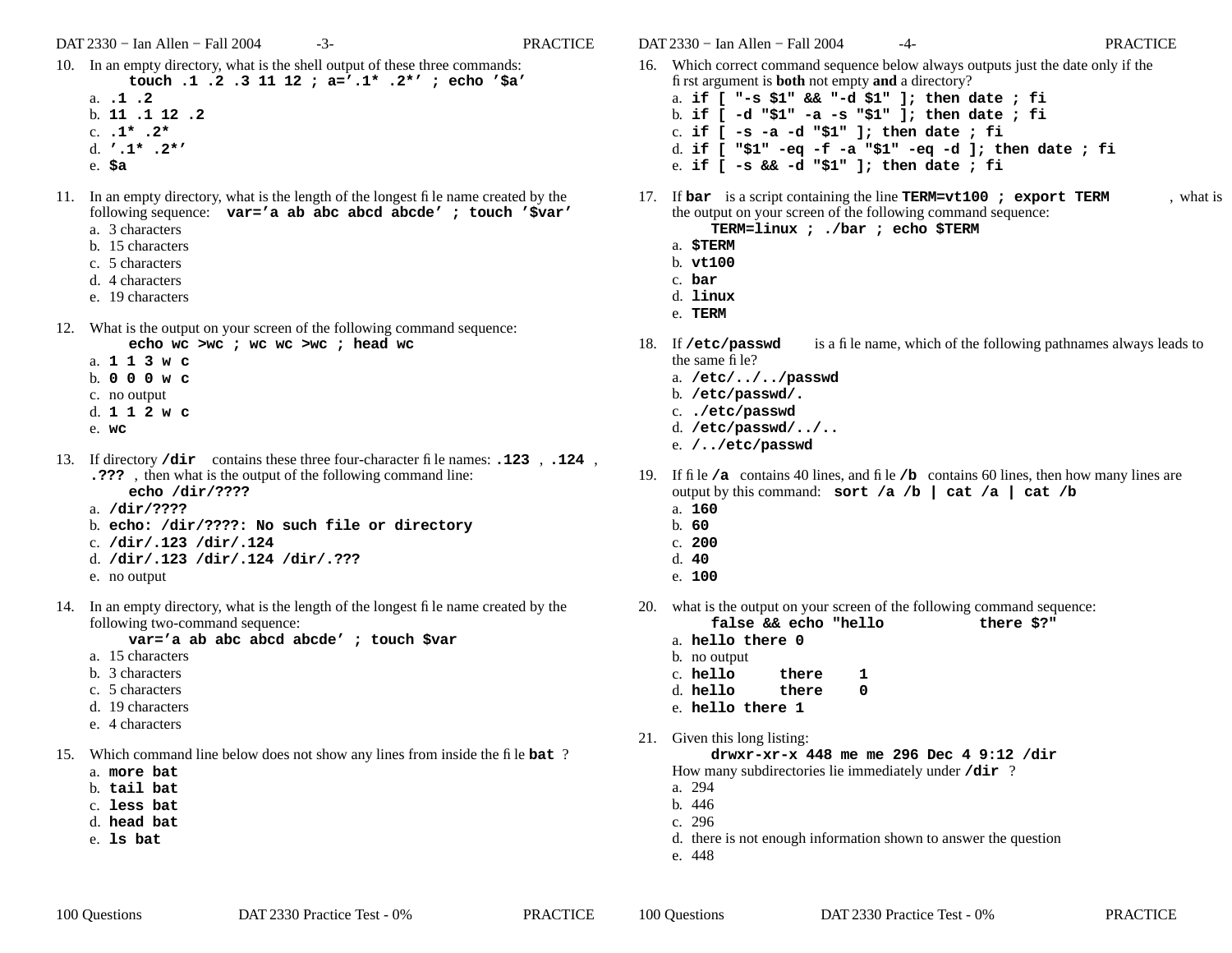- 22. What is the output on your screen of the following command sequence: **a=1 ; b=2 ; test \$a -ge \$b ; echo \$?** a. the number 1 or 0 followed by another 1 or 0 on a new line b. **0**
	- c. **test: \$a: integer expression expected**
	- d. no output
	- e. **1**
- 23. What is the link count of file **foo** after this set of successful commands? **rm foo ; touch foo ; ln foo bar**

```
cp bar x ; ln x y ; ln bar z ; ln z a
a. 2b. 4c. 3d. 5e. 1
```
- 24. If **a=ant** and **b=bat** then what is the output on your screen of the following command sequence: **[ \$ a=b at -o \$b = bat ] ; echo \$?** a. the number 1 or 0 followed by another 1 or 0 on a new line
	- b. **0**
	- c. **1**
	- d. no output
	- e. **test: \$a: integer expression expected**
- 25. What is the output of this sequence of three shell commands: **echo x >abc ; ls >abc abc ; wc abc**
	- a. no output b. **114a bc**
	- c. **113a bc**
	- d. **000a bc**
	- e. **112a bc**
- 26. The correct option to enable warning messages from the **g++** compiler is:
	- a. **-wall**
	- b. **-wALL**
	- c. **-Wall**
	- d. **+Warn**
	- e. **-warn**
- 27. What is the output of this sequence of three shell commands:
	- **umask 457 ; mkdir newdir ; ls -ld newdir** a. **d-wx-w-rwx 2 me me 512 Oct 1 1:12 newdir**
	- b. **d-w--w---- 2 me me 512 Oct 1 1:12 newdir**
	- c. **d-wx-w---- 2 me me 512 Oct 1 1:12 newdir**
	- d. **dr--r-xrwx 2 me me 512 Oct 1 1:12 newdir**
	- e. **dr-xr-xrwx 2 me me 512 Oct 1 1:12 newdir**

DAT 2330 − Ian Allen − Fall 2004 -6- contractive property of the PRACTICE

- 28. What is the output on your screen of the following command sequence: **f=1 ; touch f ; test ! -z \$f ; echo \$?**
	- a. **test: \$f: integer expression expected**
	- b. no output
	- c. **0**
	- d. the number 1 or 0 followed by another 1 or 0 on a new line
	- e. **1**
- 29. What will appear on your screen if you execute this sequence of commands: **echo 1 >x ; ln x y ; echo 2 >y ; chmod 077 y ; cat**
	- **x**
		- a. **1**
	- b. an error message
	- c. **2**
	- d. **1** followed by **<sup>2</sup>**
	- e. no output on screen
- 30. What is the output of this two command sequence:
	- **PATH=/bin/ls:/bin/head:/bin/sh ; head nosuchfile**
	- a. **head: nosuchfile: No such file or directory**
	- b. **bash: /bin/ls: command not found**
	- c. **bash: /bin/sh: No such file or directory**
	- d. **ls: /bin/head: command not found**
	- e. **bash: head: command not found**
- 31. How can you ask the **bash** shell to complete commands or file names for you?
	- a. You can type the first part of the command or file name and press the **TAB** key.
	- b. Type **[CONTROL]-[D]** and the shell will present a menu of commands.
	- c. Type **[ALT]-[F2]** the shell will present a menu of commands.
	- d. You can type the first part of the command or file name and press the **ALT** key.
	- e. Type **[CONTROL]-[ALT]-[DEL]** and the shell will present a menu of commands.
- 32. What is true about this output from **ls -il foo bar** ? **816 -rw-r--r-- 2 root root 3 Jan 24 01:03 foo817 -rw-r--r-- 2 root root 3 Jan 24 01:03 bar**a. **foo** and **bar** are names for the same file
	-
	- b. **foo** and **bar** are names for different files
	- c. **foo** and **bar** are two of three names for this file
	- d. this output is not possible
	- e. **foo** and **bar** each have three names (six names total)
- 33. If file **/a** contains 20 lines, and file **/b** contains 30 lines, then how many lines are in file **/c** after this sequence of shell commands:

**sort /a /b >/c ; cat /a >>/b ; sort /c /b /a >/c**

- a. **70**
- b. **50**
- c. **80**
- d. **120**
- e. no lines (empty file)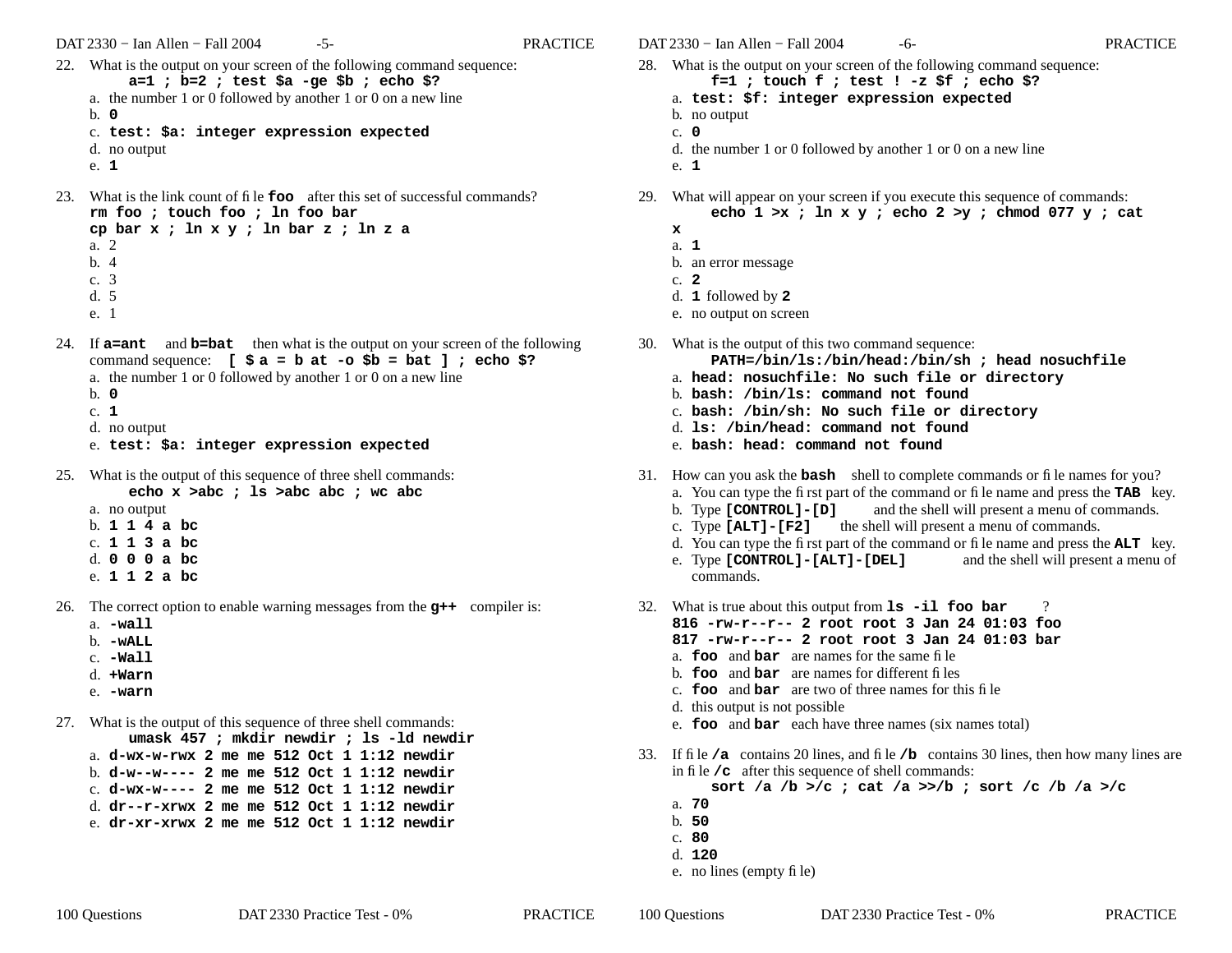DAT 2330 − Ian Allen − Fall 2004 -7- PRACTICE

34. If file **foo** contains nine lines, each of which is the one-digit line number of the line in the file (**<sup>1</sup>** through **9** ), what is the output of this command:

```
cat foo foo | sort -r | head -4 | tail -1
```
- a. **6**
- b. **5**
- c. **8**
- d. **9**
- e. **7**
- 35. What appears on your screen after this sequence of commands:
	- **echo one >x ; cp x y ; echo two >>y ; sort x >y ;**
	- **cat y**
	- a. empty file no output on the screen
	- b. **two** followed by **one**
	- c. **one** followed by **two**
	- d. **two**
	- e. **one**
- 36. Given my directory **dir** and my file **dir/bar** owned by me, which permissions allow me to change or create new content (data) in the file **dir/bar** but not delete the file?
	- a. Permissions **200** on directory **dir** and **<sup>200</sup>** on file **dir/bar** .
	- b. Permissions **400** on directory **dir** and **<sup>400</sup>** on file **dir/bar** .
	- c. Permissions **500** on directory **dir** and **<sup>600</sup>** on file **dir/bar** .
	- d. Permissions **100** on directory **dir** and **<sup>100</sup>** on file **dir/bar** .
	- e. Permissions **600** on directory **dir** and **<sup>700</sup>** on file **dir/bar** .
- 37. In response to the following command line: **read var1 var2 var3** which user keyboard input line below will assign the text **three** to the shell variable named **var3** ?
	- a. **\$var1="one" \$var2="two" \$var3="three"**
	- b. **one two three**
	- c. **var1=one var2=two var3=three**
	- d. **one,two,three**
	- e. **one:two:three**
- 38. What is true about this output from **ls -ild foo bar** ? **816 -rwxr-xr-x 2 root root 3 Jan 24 01:03 foo816 drwxr-xr-x 2 root root 3 Jan 24 01:03 bar**
	- a. **foo** and **bar** each have three names (six names total)
	- b. **foo** and **bar** are names for the same file
	- c. **foo** and **bar** are two of three names for this file
	- d. **foo** and **bar** are names for different files
	- e. this output is not possible
- 39. Acontains the following target: **foo: bar ant** which means:
	- a. items foo and bar depend on item ant
	- b. item ant depends on items foo and bar
	- c. the syntax "foo:" is not valid in a Makefile target
	- d. item foo depends on items bar and ant
	- e. items bar and ant depend on item foo
- 40. The correct **g++** compiler suffix for a C++ source file is:
	- a. **.g++**
	- b. **.cplus**
	- c. **.gpp**
	- d. **.cpp**
	- e. **.C++**
- 41. If **a=1** and **b=1** , which command sequence correctly compares the two numbers as equal and prints **OK** ?
	- a. **if [ \$a==\$b ] ; then echo OK ; fi**
	- b. **if test a -eq b ; then echo OK ; fi**
	- c. **if [ a = b ] ; then echo OK ; fi**
	- d. **if ( a == b ) ; then echo OK ; fi**
	- e. **if [ \$a -eq \$b ] ; then echo OK ; fi**
- 42. Which of these commands makes a file owned by me, also executable by me?
	- a. **chmod x=u ./myfile**
	- b. **umask 111 myfile**
	- c. **chmod u+x ./myfile**
	- d. **chmod x+u myfile**
	- e. **umask 777 myfile**
- 43. Select the correct **bash** shell order of command line processing:
	- a. aliases, redirection, variables, globs
	- b. aliases, variables, globs, redirection
	- c. aliases, globs, variables, redirection
	- d. redirection, aliases, globs, variables
	- e. aliases, variables, redirection, globs
- 44. Given my directory **dir** and my file **dir/bar** owned by me, which permissions allow me to delete the file  $dir/bar$  from the directory, but not change the content (data) in the file?
	- a. Permissions **100** on directory **dir** and **<sup>100</sup>** on file **dir/bar** .
	- b. Permissions **300** on directory **dir** and **<sup>300</sup>** on file **dir/bar** .
	- c. Permissions **300** on directory **dir** and **<sup>500</sup>** on file **dir/bar** .
	- d. Permissions **100** on directory **dir** and **<sup>200</sup>** on file **dir/bar** .
	- e. Permissions **500** on directory **dir** and **400** on file **dir/bar** .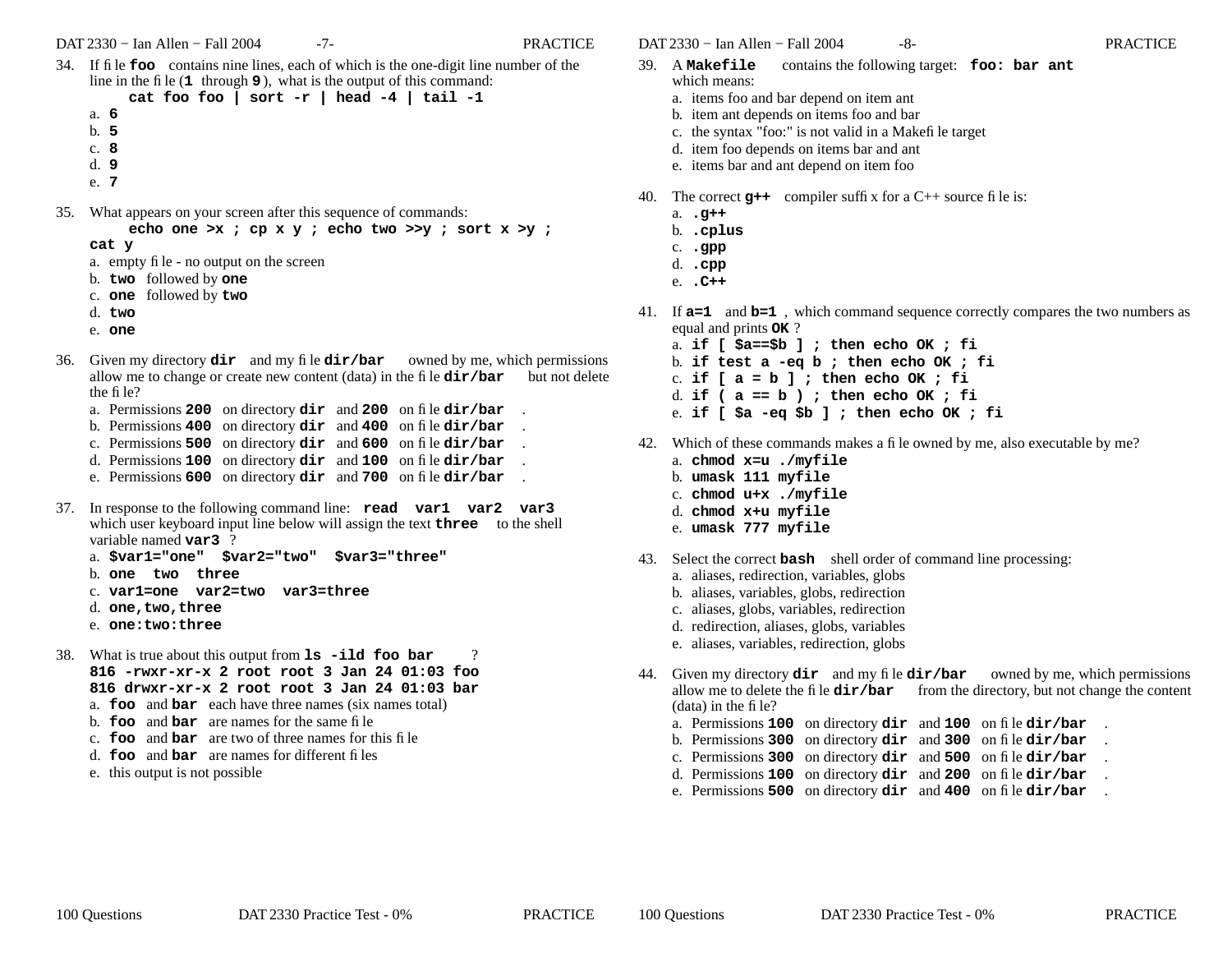45. In an empty directory, what is the length of the longest file name after this sequence of commands?

```
echo hi >sixsix ; mv sixsix four ; cp four hi ;
gzip hi
a. 5b. 2c. 6
```
- d. 3
- e. 4
- 46. If directory **dir** contains only these five two-character file names: **a?** , **<sup>11</sup>** , **?1** , **1\*** , **.1** , then which shell command below will remove *only* the single twocharacter name **?1** from the directory?
	- a. **rm dir/??**
	- b. **rm dir/\*1**
	- c. **rm dir/?1**
	- d. **rm dir/\??**
	- e. **rm dir/1\***
- 47. What is the link count of directory **dir** after this set of successful commands? **mkdir a ; mkdir a/b ; mkdir a/c ; mkdir a/b/c**
	- a. 1b. 5c. 2d. 3
	- e. 4
- 48. What will appear on your screen after this sequence of commands:

**echo one >x ; ln x y ; echo two >y ; echo ten >x ;**

- **cat y**
- a. **ten**
- b. **one** followed by **two** and **ten**
- c. no output on screen
- d. **two**
- e. **one**
- 49. The default output file generated by the C and  $C_{++}$  compilers is named:
	- a. **a.o**
	- b. **a.cpp**
	- c. **argv**
	- d. **a.out**
	- e. **a.c++**

DAT 2330 − Ian Allen − Fall 2004 -10- PRACTICE50. What is true about this output from **ls -il foo bar** ?

- **871 -r-------- 3 binbin 2 Apr 22 10:15 foo**
- **872 -r-------- 3 binbin 2 Apr 22 10:15 bar**
- a. **foo** and **bar** each have two names (four names total) b. **foo** and **bar** each have three names (six names total)
- c. this output is not possible
- d. **foo** and **bar** are names for the same file
- e. **foo** and **bar** are two of three names for this file
- 51. Which command sequence below does *not* generate an error message from the last command in the sequence?
	- a. **mkdir foo foo/bar ; rmdir foo**
	- b. **mkdir foo ; ln foo bar**
	- c. **date >foo ; cp foo/. bar**
	- d. **cat /etc/passwd > mail idallen@ncf.ca**
	- e. **mkdir one one/two ; rmdir one/two**
- 52. What is the link count of directory **dir** after this set of successful commands? **mkdir dir ; mkdir dir/foo ; touch dir/bar**
	- a. 2b. 5
	- c. 3
	- d. 4
	- e. 1
- 53. What is the output on your screen of the following command sequence: **cd /etc/passwd && echo "in \$(pwd)"**
	- a. no output
	- b. **bash: cd: /etc/passwd: Not a directory**
	- c. **in /etc**
	- d. **in \$(pwd)**
	- e. **in 0pwd)**
- 54. Which command sequence correctly searches for the **chars** and then prints **OK** if it is found inside the password file?
	- a. **if test chars = /etc/passwd ; then echo OK ; fi**
	- b. **if grep chars </etc/passwd ; then echo OK ; fi**
	- c. **if [ grep chars /etc/passwd ] ; then echo OK ; fi**
	- d. **if test chars /etc/passwd ; then echo OK ; fi**
	- e. **if [ test chars /etc/passwd ] ; then echo OK ; fi**
- 55. In an empty directory, what is the length of the longest file name created by the following shell two-command sequence:

**var='a ab abc abcd abcde' ; touch "\$var"**

- a. 4 characters
- b. 15 characters
- c. 5 characters
- d. 19 characters
- e. 3 characters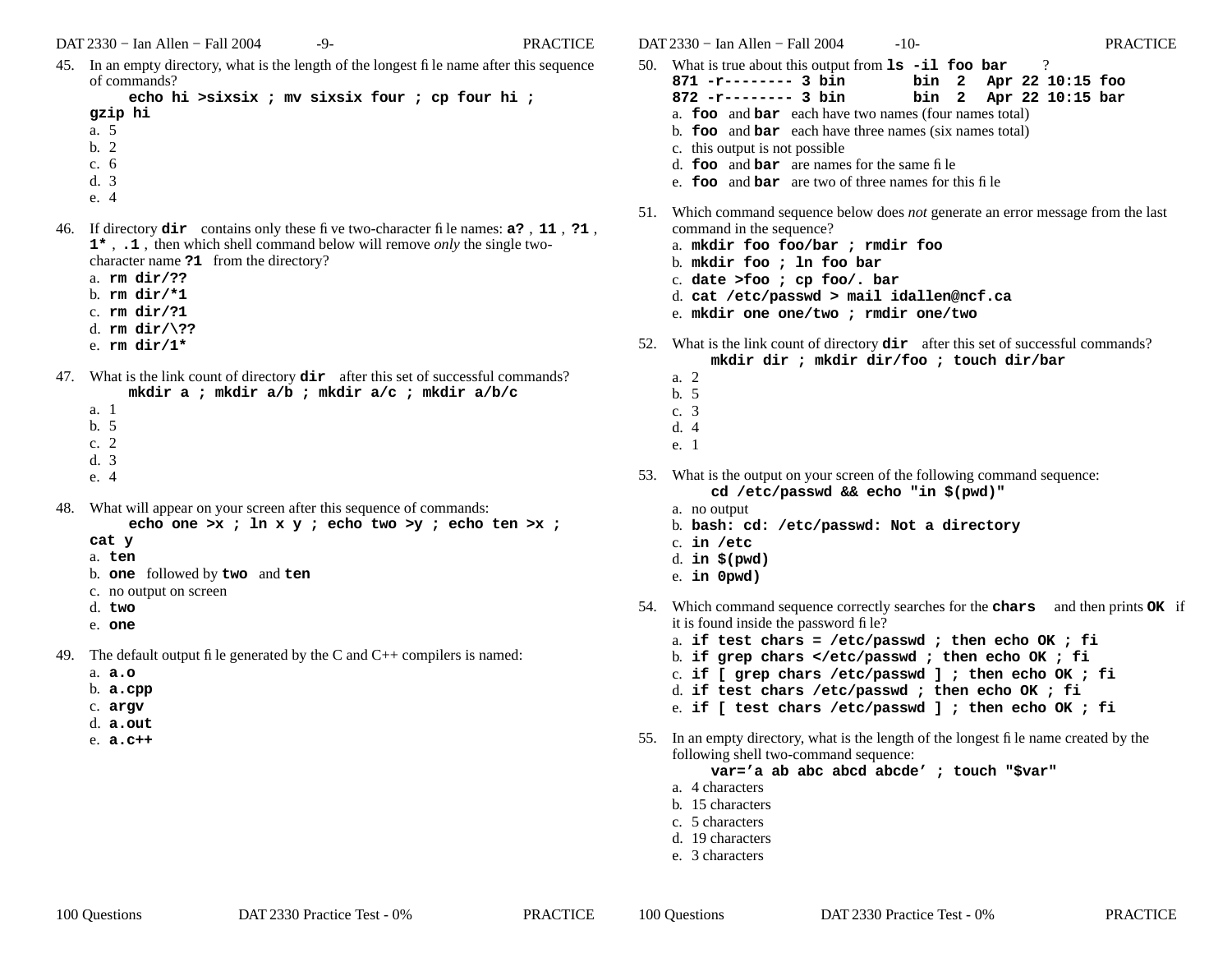DAT 2330 − Ian Allen − Fall 2004 -11- PRACTICE

- 56. What is the output on your screen of the following command sequence:
	- **i=0 ; test \$i = 00 ; echo \$?**
	- a. **test: \$i: integer expression expected**
	- b. the number 0 or 1 followed by another 0 or 1 on a new line
	- c. **0**
	- d. no output
	- e. **1**
- 57. Which of these first lines will cause this executable file to be interpreted using the Bash shell?
	- a. **/bin/bash -u**
	- b. **#/bin/bash**
	- c. **!/bin/bash**
	- d. **#!/bin/bash**
	- e. **!#/bin/bash -u**
- 58. Which of the following statements is true about this shell command line: **>bar zoom bar haven**
	- a. The command **zoom** sees three arguments.
	- b. The command **zoom** sees two arguments.
	- c. The command **bar** sees only two arguments
	- d. The command **bar** sees three arguments.
	- e. Error: The command name is missing from the command line.
- 59. If **a=ant** and **b=bat** then what is the output on your screen of the following command sequence: **[ \$ a=a nt -a \$b = ant ] ; echo \$?** a. no output
	- b. **1**
	- c. the number 1 or 0 followed by another 1 or 0 on a new line
	- d. **test: \$a: integer expression expected**
	- e. **0**
- 60. What is the output on your screen of the following command sequence: **echo hi >wc ; wc wc >hi ; cat hi**
	- a. no output b. **hi**c. **000w c** d. **112w c** e. **113w c**
- 61. Which of the following shell command lines displays the names in the current directory that are exactly three numeric digits long (and nothing else)?
	- a. **echo [1-31-31-3]**
	- b. **echo ???**
	- c. **echo [0-90-90-9]**
	- d. **echo [0-9][0-9][0-9]**
	- e. **echo [1-3][1-3][1-3]**
- DAT 2330 − Ian Allen − Fall 2004 -12- PRACTICE
- 62. What will appear on your screen if you execute this sequence of commands in your home directory:

**ln /etc/passwd foo ; ln foo bar ; echo hi >bar ; cat bar**

- a. the conents of the password file followed by **hi**
- b. **bar**
- c. an error message and then **hi**
- d. **hi**
- e. an error message and then the contents of the password file
- 63. Who is the owner of file **bar** after you execute this sequence of commands in your home directory:

**ln /etc/passwd foo ; ln foo one ; ln one two ; ln**

- **two bar**
- a. the file is owned by **passwd**
- b. the file is owned by **root**
- c. the file is owned by **home**
- d. you own the file **bar**
- e. you cannot execute the given commands; no file will be created
- 64. What appears on your screen after this sequence of commands:
	- **echo one >x ; ln x y ; echo two >>y ; sort x >y ;**

## **cat y**

- a. **two**
- b. empty file no output on the screen
- c. **one** followed by **two**
- d. **one**
- e. **two** followed by **one**
- 65. what is the output on your screen of the following command sequence: **true && echo Linux Rocks \$?**
	- Rocks \$?
	- a. **Linux Rocks**b. **Linux Rocks ?**
	- c. **Linux Rocks 0**
	-
	- d. **Linux Rocks1**
	- e. no output
- 66. What is the output of this command sequence:
	- **echo bat >one ; echo sky | head -2 one**
	- a. an error message
	- b. **bat** followed by **sky**
	- c. **sky**
	- d. **sky** followed by **bat**
	- e. **bat**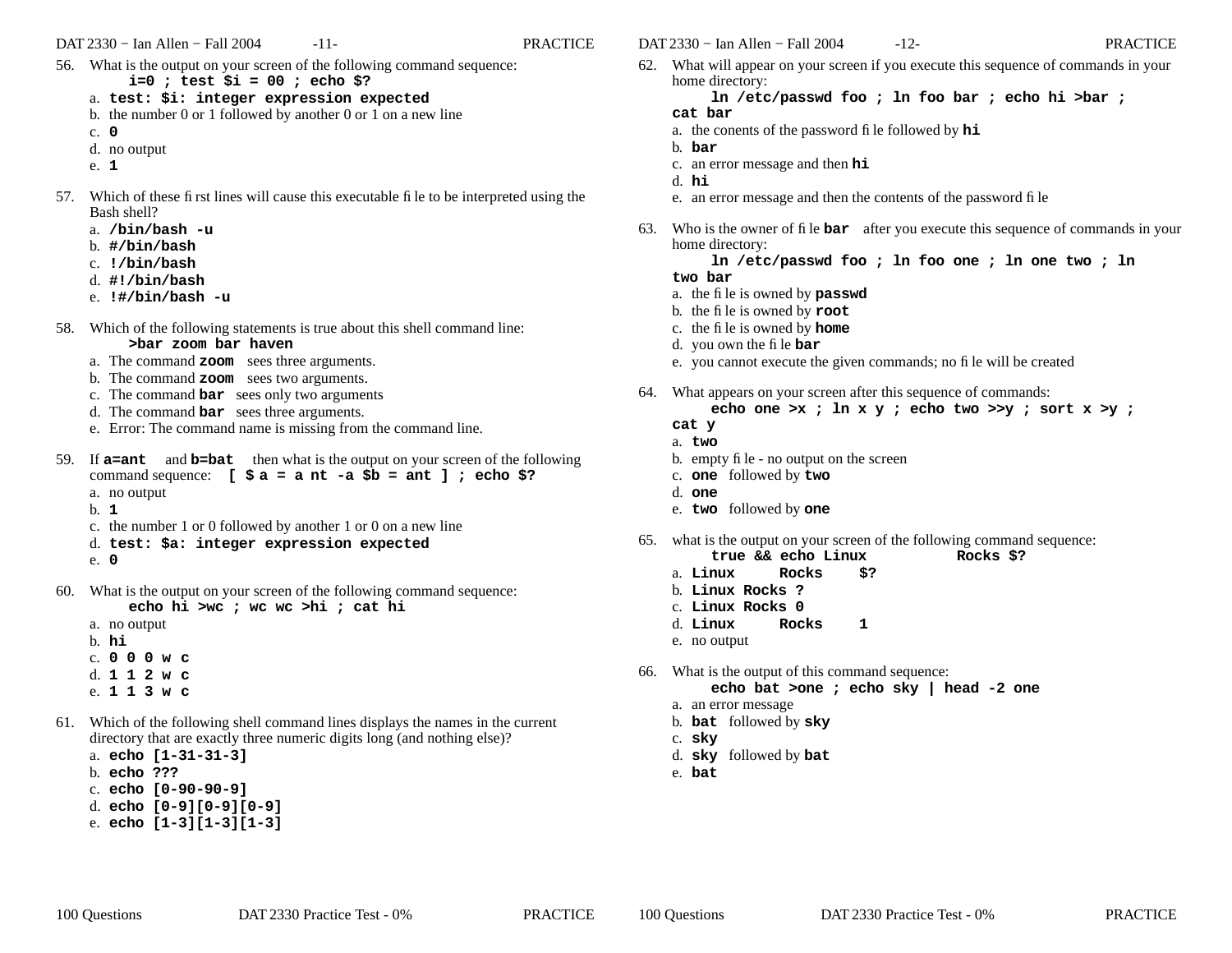DAT 2330 − Ian Allen − Fall 2004 -13- PRACTICE

- 67. In an empty directory, what is the shell output of these three commands: **touch xx .x xy .y xz ; x='x\* y\*' ; echo "\$x"** a. **xx xy xz y\***
	- b. **xx xy**
	- c. **<sup>x</sup>\* y\***
	- d. **\$x**
	- e. **\*x \*y**
- 68. What is the output on your screen of the following command sequence: **x=1 ; y=2 ; test \$x -le \$y ; echo \$?**
	- a. the number 0 or 1 followed by another 0 or 1 on a new line
	- b. **test: \$x: integer expression expected**
	- c. **0**
	- d. **1**
	- e. no output
- 69. What is the output on your screen of the following command sequence: **a=sky ; touch \$a ; test -z \$a ; echo \$?**
	- a. **sky**
	- b. **0**
	- c. **1**
	- d. no output
	- e. **test: \$a: integer expression expected**
- 70. If file **foo** occupies one disk block, how many disk blocks are in use after this sequence of commands:
	- **cp foo bar ; ln bar one ; cp one two ; ln one ten** a. 5 blocks
	- b. 4 blocks
	-
	- c. 1 block
	- d. 2 blocks
	- e. 3 blocks
- 71. If my current working directory is **/home** , and my home directory is **/home/xx** , which of the of the following commands copies the Unix password file into my home directory under the name **foo** ?
	- a. **cp xx/../etc/passwd ../home/xx/foo**
	- b. **cp ../etc/passwd ../xx/foo**
	- c. **cp ../../etc/passwd /xx/foo**
	- d. **cp ../home/xx/../etc/passwd ./xx/./foo**
	- e. **cp xx/../../etc/passwd xx/foo**
- DAT 2330 − Ian Allen − Fall 2004 -14- PRACTICE
- 72. A **Makefile** contains the following lines: **bar:**

### **rm one two**

- This means:
- a. if the user types "make rm", items one and two will be removed
- b. the syntax "bar:" is not valid in a Makefile target
- c. if the user types "make bar", items one and two will be removed
- d. if the user types "make two", items one and two will be removed
- e. if the user types "make one", items one and two will be removed
- 73. What is the resulting link count of empty directory **dir** after this set of successful commands? **cd dir ; touch foo ; ln foo one ; ln foo two**
	- a. 3
	- b. 2
	- c. 5
	- d. 1
	- e. 4
- 74. Which line below is most likely to be the beginning of an error message?
	- a. **echo 1<&2 "... "**b. **echo 2>\$1 "... "** c. **echo 2>&1 "... "**d. **echo 1>&2 "... "**
	- e. **echo 2<\$1 "... "**
- 75. Which Unix command sequence deletes a directory and everything inside it? a. **rm -r dir**
	- b. **rm -all dir**
	- c. **deltree -all dir**
	- d. **rmdir -r dir**
	- e. **rmdir -all dir**
- 76. How many arguments are passed to the command by the shell on this command line: **<bat bat -b "-a -r" >bat bat bat**
	- a. **4**
	- b. **2**
	- c. **6**
	- d. **3**
	- e. **5**
- 77. What appears on your screen after this sequence of commands:

**echo one >x ; ln x y ; echo two >>y ; sort x**

- a. empty file no output on the screen
- b. **one**
- c. **two** followed by **one**
- d. **one** followed by **two**
- e. **two**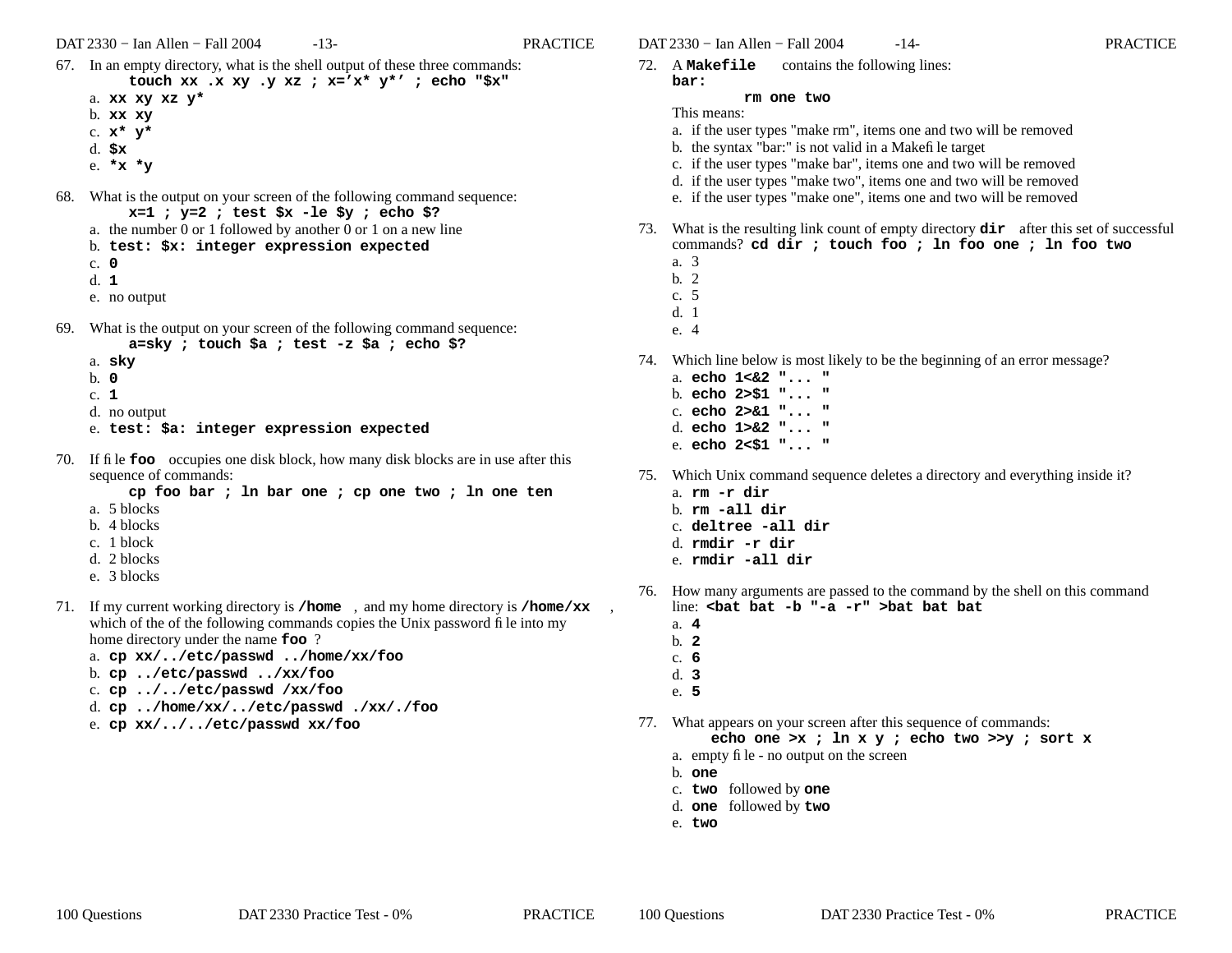DAT 2330 − Ian Allen − Fall 2004 -15- PRACTICE

- 78. Which command line copies all the files from directory **<sup>a</sup>** to directory **b** ? a. **cd a ; tar cf /tmp/i . ; cd ../b ; tar xf /tmp/i** b. **cd a ; tar czf /tmp/i . ; cd ../b ; tar xvf /tmp/i** c. **cd a ; tar -rc /tmp/i . ; cd ../b ; tar -rx /tmp/i** d. **cd a ; tar xvf /tmp/i . ; cd ../b ; tar czf /tmp/i** e. **cd a ; tar -r /tmp/i . ; cd ../b ; tar -rx /tmp/i**
- 79. What is true about this output from **ls -il foo bar** ?
	- **871 -r-------- 2 binbin 3 Nov 12 12:55 foo**
	- **871 -r-------- 2 binbin 3 Nov 12 12:55 bar**
	- a. **foo** and **bar** are names for different files
	- b. **foo** and **bar** each have three names (six names total)
	- c. this output is not possible
	- d. **foo** and **bar** are names for the same file
	- e. **foo** and **bar** are two of three names for this file
- 80. What is the output on your screen if a user signals an end-of-file from the keyboard during this command sequence? **read input ; echo \$?**
	- a. an error message
	- b. **1**
	- c. **0**
	- d. no output on screen
	- e. **\$?**
- 81. What is the output on your screen of the following command sequence if run in a directory containing 123 files with names that are all the numbers from **<sup>1</sup>** to **<sup>123</sup>** inclusive: **glob="\*" ; echo "\$glob"**
	- a. the file names **1** through **<sup>123</sup>**
	- b. **\$glob**
	- c. the file names **1** through **<sup>123</sup>** , surrounded by quotes
	- d. **"\$glob"**
	- e. **\***
- 82. What minimal permissions must you have on a directory to be able to execute successfully the command **ls .** from *inside* the directory?
	- a. **--x**b. **-wx**c. **r-**d. **rw-**
	- e. **r-x**
- 83. Which command sequence below outputs only lines 10-15 of the Unix password file?

|  | b. tail -10 /etc/passwd   head -15 /etc/passwd                         |
|--|------------------------------------------------------------------------|
|  | c. head -10 /etc/passwd   tail -5 /etc/passwd                          |
|  |                                                                        |
|  | e. head -15 /etc/passwd   tail -5 /etc/passwd                          |
|  | a. tail -15 /etc/passwd   head -5<br>d. head -15 /etc/passwd   tail -6 |

DAT 2330 − Ian Allen − Fall 2004 -16- PRACTICE

- 84. If **happy** were a file of text containing 50 different lines, what would be the output of this exact command line: **diff happy happy**
	- a. the contents of file **happy** would be displayed
	- b. an error message because **diff** doesn't allow the same file name twice
	- c. an error message because **diff** only allows one file name
	- d. several lines, which are the lines that are different between the two files
	- e. no output
- 85. Which line below puts the count of the number of lines in the password file into the variable **foo** ?
	- a. **foo=[ grep -c /etc/passwd ]**
	- b. **foo=\$( cat -c /etc/passwd )**
	- c. **foo=[ cat -l /etc/passwd ]**
	- d. **foo=[ wc /etc/passwd | echo \$1 ]**
	- e. **foo=\$( wc -l </etc/passwd )**
- 86. What is the link count of directory **dir** after this set of successful commands?
	- **mkdir dir ; cd dir ; touch foo ; mkdir a b c**
	- a. 1
	- b. 4
	- c. 3
	- d. 2
	- e. 5
- 87. Which of the command lines below can generate a non-empty file?
	- a. **sort -r /out >/out**
	- b. **ls /out >/out**
	- c. **tail -5 /out >/out**
	- d. **grep -v /out /out >/out**
	- e. **tr abc ABC </out >/out**
- 88. If **/bin/bat** is a program that outputs **hi** and **/usr/bin/bat** is a program that outputs **foo** what is the output of this shell command sequence: **PATH=/etc:/usr/bin:/bin ; bat**
	- a. **foo**
	- b. **hi**
	- c. **hi** followed by **mom**
	- d. **foo** followed by **hi**
	- e. **bash: bat: command not found**
- 89. What is true about this output from **ls -il foo bar** ? **861 -rw-r--r-- 2 root root 3 Jan 24 01:03 foo861 -rwxr-xr-x 2 bin bin 3 Nov 12 12:55 bar** a. **foo** and **bar** are names for different files b. this output is not possible c. **foo** and **bar** each have three names (six names total)
	- d. **foo** and **bar** are two of three names for this file
	- e. **foo** and **bar** are names for the same file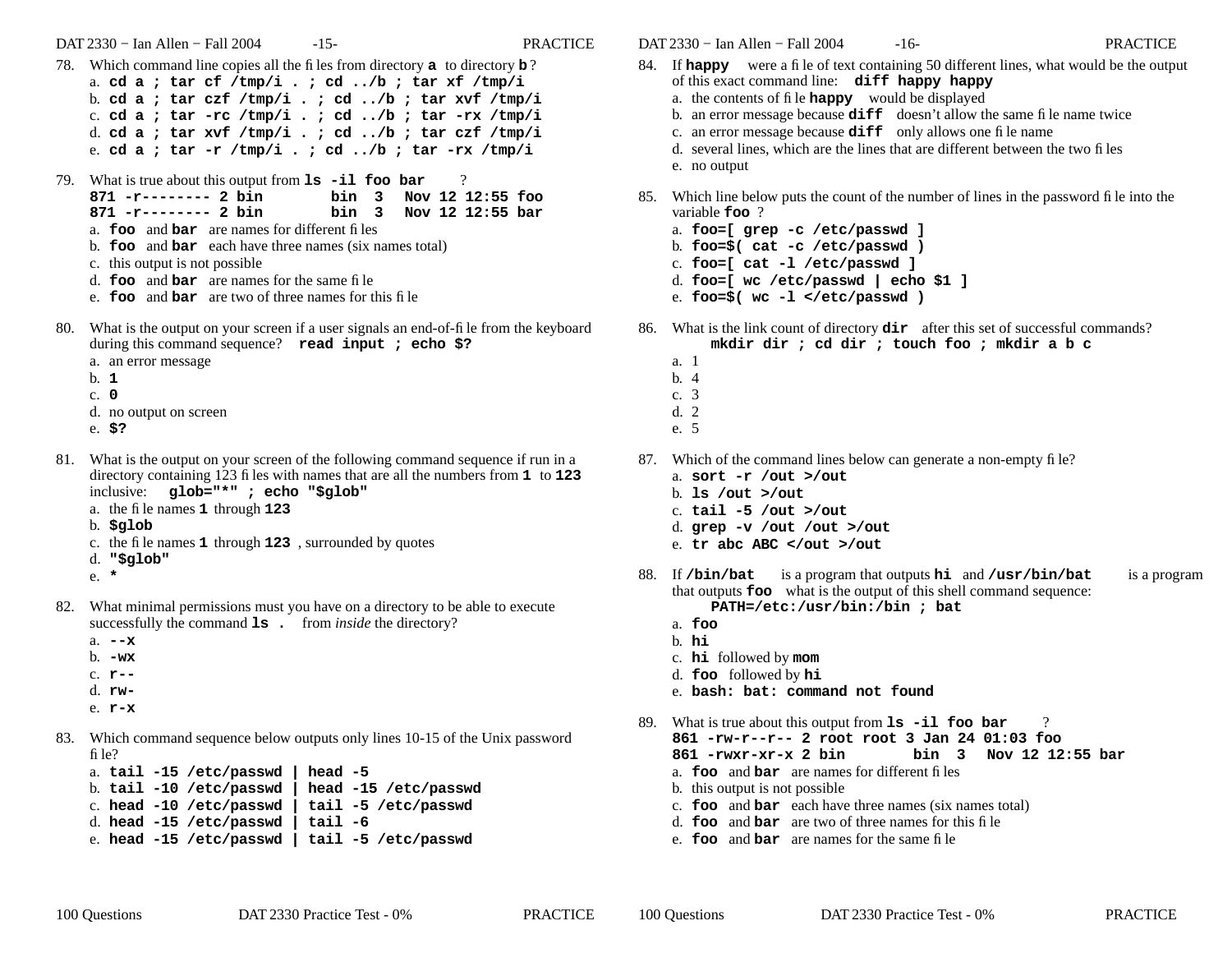DAT 2330 − Ian Allen − Fall 2004 -17- PRACTICE

- e. **-rw-rw--w- 1 me me 0 Oct 1 1:12 newfile**
- 91. If variable **x** might contain nothing (a null value defined but empty), which command sequence correctly tests for this and prints **OK** ? a. **if [ ''\$x'' = '''' ] ; then echo OK ; fi**
	- b. **if [ "\$x" = "" ] ; then echo OK ; fi** c. **if [ \$x -eq "" ] ; then echo OK ; fi** d. **if [ \$x -eq : ] ; then echo OK ; fi** e. **if [ "\$x" = \* ] ; then echo OK ; fi**
- 92. If **bat=12** and **cat=99** then which of the following command lines outputs only the word **hi** (and nothing else)?
	- a. **[!bat = cat] && echo hi** b. **[ b at = bat ] && echo hi**
	- c. **[bat!=bat] || echo hi**
	- d. **[ b at -ne cat ] && echo hi**
	- e. **[bat -eq 12] || echo hi**

93. If a **bash** shell script named **sky** contains the line: **if [ "\$1" = '\$2' ] ; then echo SAME ; fi** then which of the following command lines will produce **SAME** as output? a. **./sky "cow" 'cow'** b. **./sky '\$2' cow** c. **./sky cow cow** d. **./sky "\$1" '\$2'**

- e. **./sky \$2 \$2**
- 94. If the file **bat** contained the word **foo** , what would be the output of this two command sequence:

**PATH=/etc/passwd:/bin/ls:/bin/cat ; /bin/ls bat**

- a. **/bin/ls: bat: No such file or directory**
- b. no output
- c. **foo**
- d. **bat**
- e. **bash: /bin/ls: command not found**
- 95. What is the link count of directory **dir** after this set of successful commands? **mkdir dir ; touch foo ; cd dir ; ln ../foo bar**
	- a. 5
	- b. 3c. 2
	- d. 1
	- e. 4

DAT 2330 − Ian Allen − Fall 2004 -18- PRACTICE

- 96. What is the output on your screen of the following command sequence: **cd /bin && echo "echo \$(pwd)"**
	- a. **echo \$(pwd)**
	- b. **echo /bin**
	- c. **echo 0pwd)**
	- d. **/bin**
	- e. no output
- 97. If file **foo** contains nine lines, each of which is the one-digit line number of the line in the file (**<sup>1</sup>** through **9** ), what is the output of this command:
	- **cat foo foo | cat | tail -5 | head -1**
	- a. **5**b. **6**
	- c. **7**
	- d. **9**
	- e. **8**
- 98. If **bar** is an executable script containing the line **dog=bat** then what is the output of this sequence of three commands:

**dog=cat ; ./bar ; echo "the '\$dog' ate"**

- a. **the 'dog' ate**
- b. **the '\$dog' ate**
- c. **the 'bat' ate**
- d. **the \$dog ate**
- e. **the 'cat' ate**
- 99. What is the output on your screen if a user signals an end-of-file from the keyboard during this command sequence? **read input && echo \$?**
	- a. **1**
	- b. no output on screen
	- c. an error message
	- d. **\$?**
	- e. **0**
- 100. What is in the file named **file** after this command sequence:

## **echo a >c ; echo b >>c ; mv c d >file**

- a. **a** followed by **b**
- b. **b**
- c. no such file (nonexistent file)
- d. nothing **file** is empty no data
- e. **a**